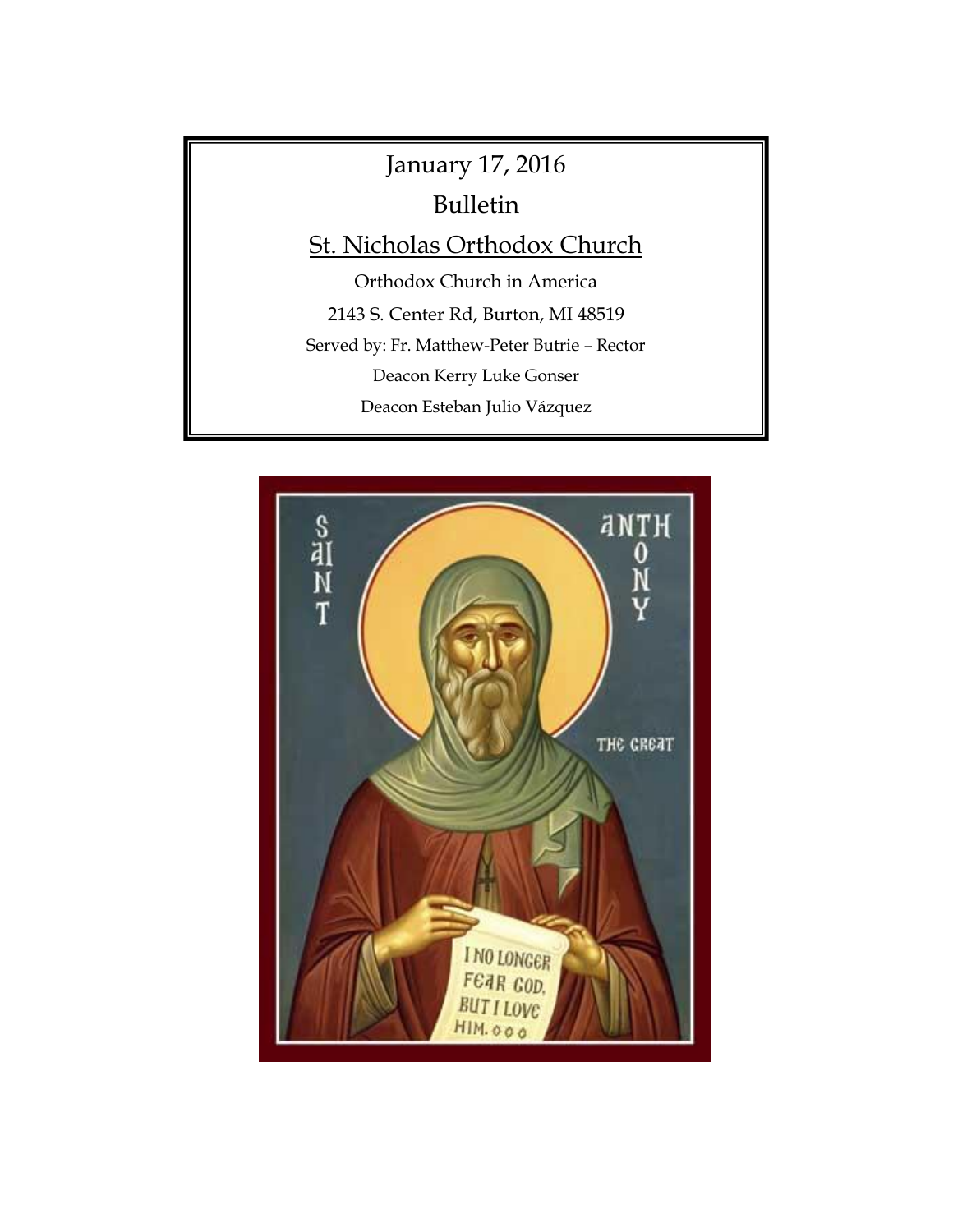#### **SUNDAY, JANUARY 17, 2016 33rd SUNDAY AFTER PENTECOST — Tone 8. Venerable and Godbearing Father Anthony the Great (356). Ven. Anthony of Dymsk (Novgorod—ca. 1224). Ven. Anthony of Chernoezérsk (16th c.)**

## **TROPARIA**

**(Tone 8)** Thou didst descend from on high, O Merciful One! Thou didst accept the three day burial to free us from our sufferings! O Lord, our Life and Resurrection: glory to Thee!

**(Tone 4)** You imitated the ways of zealous Elijah, and followed the straight path of John the Baptist. You became a desert dweller and strengthened the world by your prayers. Father Anthony, intercede with Christ God that our souls may be saved.

**(Tone 4)** In truth you were revealed to your flock as a rule of faith, a model of meekness, and teacher of abstinence, so you won the heights by humility, and riches by poverty, O Holy Father Nicholas, intercede with Christ God to save our souls.

## **KONTAKION**

**(Tone 1)** By Thy Nativity Thou didst sanctify the Virgin's womb! And blessed Simeon's hands, O Christ God. Now Thou hast come and saved us through love. Grant peace to all Orthodox Christians, O only Lover of Man!

#### *The Prokeimenon in the Seventh Tone:* **Precious in the sight of the Lord / is the death of His saints.** *v:* **What shall I render unto the Lord for all that He hath rendered unto me?**

## **THE READING FROM THE EPISTLE OF THE HOLY APOSTLE PAUL TO THE HEBREWS (13:17-**

**21)** Brethren: Obey those who rule over you, and be submissive, for they watch out for your souls, as those who must give account. Let them do so with joy and not with grief, for that would be unprofitable for you. Pray for us; for we are confident that we have a good conscience, in all things desiring to live honorably. But I especially urge you to do this, that I may be restored to you the sooner. Now may the God of peace who brought up our Lord Jesus from the dead, that great Shepherd of the sheep, through the blood of the everlasting covenant, make you complete in every good work to do His will, working in you what is well pleasing in His sight, through Jesus Christ, to whom be glory forever and ever. Amen.

## *Alleluia, Tone 8*

*v.* **Come let us rejoice in the Lord! Let us make a joyful noise to God our Savior!** *v.* **Let us come before His face with thanksgiving; let us make a joyful noise to Him with songs of praise!**

## **THE READING FROM THE HOLY GOSPEL ACCORDING TO SAINT LUKE (17:12-19)** At that time,

as Jesus entered a village, he was met by ten lepers, who stood at a distance and lifted up their voices and said, "Jesus, Master, have mercy on us." When he saw them he said to them, "Go and show yourselves to the priests." And as they went they were cleansed. Then one of them, when he saw that he was healed, turned back, praising God with a loud voice; and he fell on his face at Jesus' feet, giving him thanks. Now he was a Samaritan. Then said Jesus, "Were not ten cleansed? Where are the nine? Was no one found to return and give praise to God except this foreigner?" And he said to him, "Rise and go your way; your faith has made you well."

#### **COMMUNION HYMN**

Praise the Lord from the heavens, praise Him in the highest! Alleluia, Alleluia, Alleluia!

## **This Parish Health Inventory Model (PHIM) is especially useful to**

healthy parishes who wish to review and assess their strengths and weaknesses and to identify and focus on areas that may need improvement.

plateaued parishes that are neither growing, nor diminishing, but find the need to propel forward. The PHIM can help discern what such parishes "could be" by stimulating ideas and renewing commitment.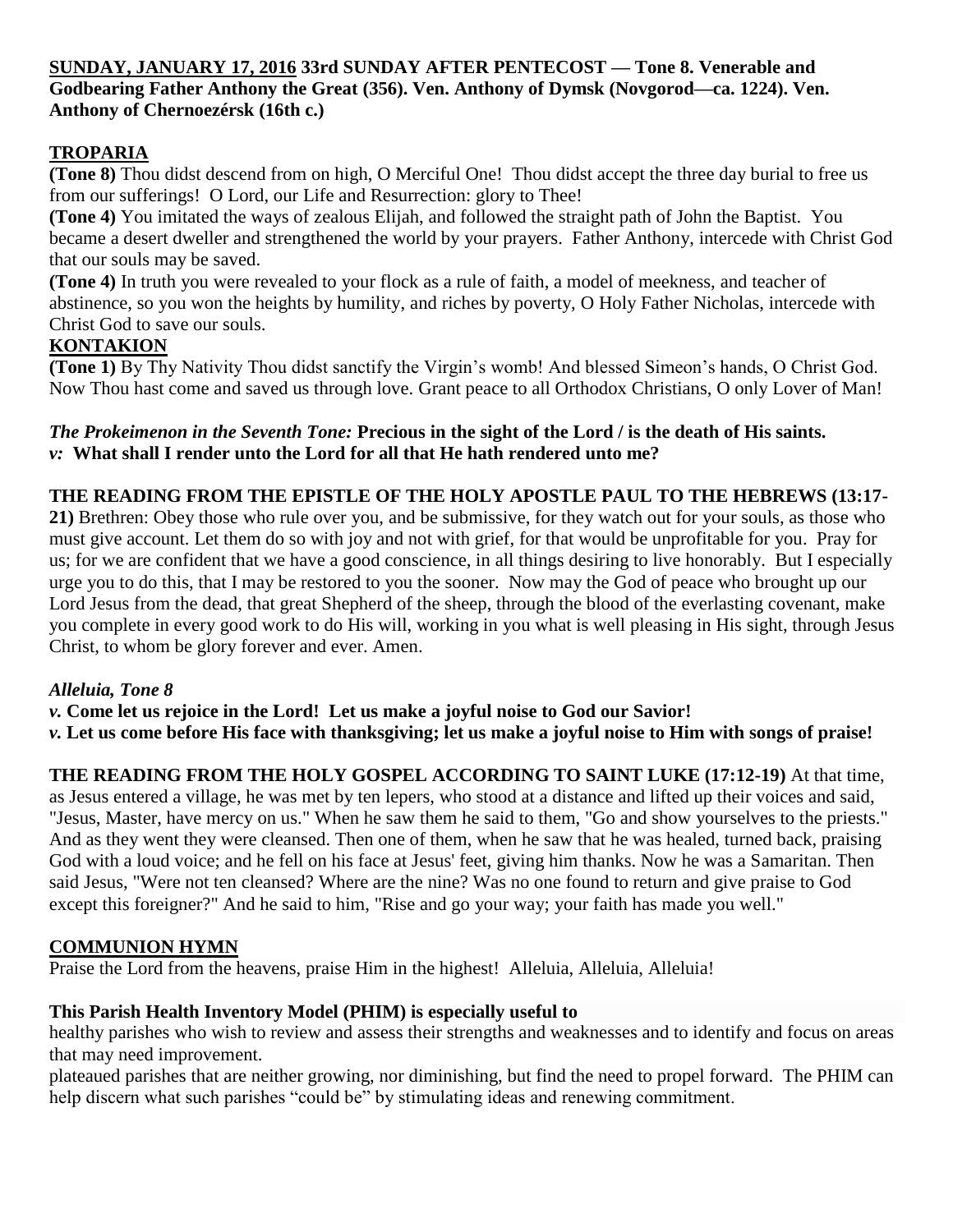parishes in early decline in which some members see the need for change even though the symptoms of decline are not readily noticed. The PHIM attempts to describe one version of a stronger future.

parishes in peril, stuck in "yesterday" without a vision of tomorrow or existing in a state of denial, may experience a useful "nudge" by simply discussing one or two portions of the PHIM, allowing the parish to face facts and to develop a sense of urgency about its future.

parishes in transition—that is, parishes awaiting the arrival of a new pastor that wish to assess their current situation, where they wish to go, and how to share their vision with newly assigned clergy.

A word of caution.

While many Orthodox Christian parishes have used the PHIM as a framework for discussions on renewal and expanding their mission, it is critical to keep in mind that the Model is

not a catechism. While the Model has formative value for parish leaders, parishioners and clergy, it

is not designed to teach the Orthodox faith. It is a collection of good practices and principles that have worked well in many parishes.

one model, not the model. Disagreeing with or rethinking the contents can be useful and healthy. On the other hand, we caution users not focus solely on disproving the contents, as there is abundant evidence that most ideas are effective when properly contextualized.

a point of access to a broader view of good practice. The PHIM was developed with the input of a dozen rectors from growing parishes. As a result, the items in the Inventory provide a partial view into the life of a number of vibrant parishes—a resource not readily available to most clergy and laity.

not the next "big thing." There are those who reject using any resource simply because it appears to be "oversold" or "hyped." Heed well. The Inventory is not a "silver bullet." It is a tool that, when used well, can help accelerate action, build consensus and raise the quality of the discussion. Ultimately, you must still "do the work!"

January 17, 2016

#### **CANDLE INTENTIONS FOR THE HEALTH AND BLESSINGS OF**

| Fr. Joe, Fr. Moses, Fr. Lavrenty, Deacon Anthony, Aaron, John, Gloria, Laurie, |          |
|--------------------------------------------------------------------------------|----------|
| Anne, Anna, Walt & Zina, Dorothy, Jeanette, Reggie, Stojan & Mira, Bosa,       |          |
|                                                                                |          |
| Gloria Zelenko, Anne Smith, Anna Branoff, Walt & Zina Pyatenko, Dorothy        |          |
|                                                                                |          |
| Health & God's Blessings to Sam Panoff, Health & God's Blessings to            |          |
|                                                                                |          |
|                                                                                | Joe Tome |
|                                                                                |          |
|                                                                                |          |

#### **CANDLE INTENTIONS FOR ALL THOSE IN BLESSED REPOSE**

|                            | Alex & Magda Popoff |
|----------------------------|---------------------|
|                            |                     |
| ETERNAL LIGHT AT THE ALTAR |                     |
|                            | Diane Broadfoot     |

ဖွဲ့ ပတ္သို့မ ပတ္သို့မ ပတ္သို့မ ပတ္သို့မ ပတ္သို့မ ပတ္သို့မ ပတ္သို့မ ပတ္သို့မ ပတ္သို့မ ပတ္သို့မ ပတ္သို့မ

Welcome all of our friends and visitors to St. Nicholas! Please join us for fellowship, coffee and donuts in our parish hall.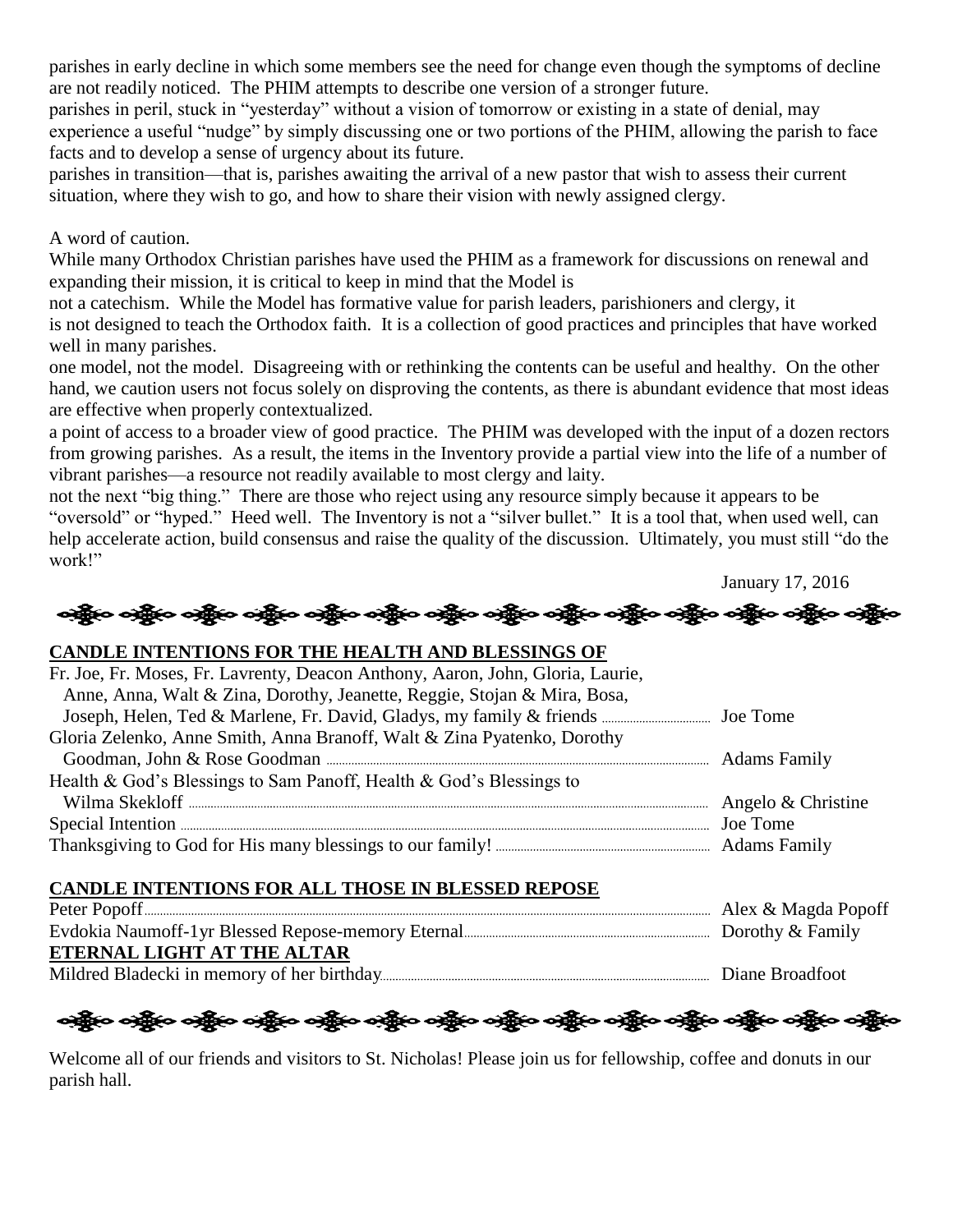**100th ANNIVERSARY COMMITTEE** meeting has been rescheduled. The committee will meet on Wednesday, January 20 at 5:45 pm.

**PARISH COUNCIL** meeting has been rescheduled. The council will meet on Wednesday, January 20 at 6:45 pm. Please remember to pick your packets up if you haven't already.

**ANNUAL MEETING** The Annual Meeting of Saint Nicholas Parish will be held on Sunday, January 24, 2016 beginning with a short prayer service after the Divine Liturgy. The Meeting will then reconvene in the Parish Hall. All parish organizations must prepare a report, oral or written, to be given at this meeting. A sub sandwich lunch will be held. Financial reports are ready to be picked up to be looked over for next week.

**100th ANNIVERSARY PILGRIM ICON** There is a sign-up sheet in the narthex for parishioners to take the icon to their homes a week at a time. There is a special carrying case for the icon and a card with prayers you can offer before the image of the Mother of God.

**THEOPHANY HOUSE BLESSINGS** have begun. If you would like Fr. Matthew to bless your home, return a completed Theophany House Blessings form to the parish office. The forms were included in the January bulletin; extras are also available at the candle stand.

## **CHARITY MINISTRIES**

**HOPE IN A BOX** is collecting Toilet Paper for January. Place the items in the Blue Box in the hall. Catholic Charities Community Closet will distribute the items.

**FOOD DRIVE** Place non-perishable food items in the other blue box in the hall.

**NORTH END SOUP KITCHEN We next serve Thursday, February 4 from 9 am to 1 pm.**

**ST. CATHERINE'S DINNER OUT** will be held on Tuesday, January 19 at Italia Gardens in Davison at 6:30 pm. All of the ladies of the parish are invited to join us. Please see Stephanie Stikovich or Lucy Hogg to make your reservation we will need to know today if you are going to join us.

**4 th ANNUAL PAN ORTHODOX WINTER DINNER** to support the Dormition Monastery in Rives Junction will be held on Thursday, January 28 at St. George. Reservations need to be made not later than Sunday, January 24. An informational flier is included in your January bulletin. You may also see Deborah Gonser-Adams for more information and to make your reservation(s).

**100th ANNIVERSARY FUNDRAISER** Saturday, September 17, 2016, a 5K run, 2 mile walk, scavenger hunt for kids at Independence Oak Park in Clarkston. Flyers are in the hall. We need sponsors and participants so please, take some flyers, and ask for sponsors and spread the word at work and school. **Please see Kristin Hart about any questions.**

**OLD PHOTOS** We are looking for some old photos from past Theophany's. We are in need of photos of Fr. Raphael blessing the water and the men holding the guns. If you have any photos, please let Debbie know A.S.A.P.

*Schedule of services and events for the week of January 17:*

Monday, January 18

6-8 pm Book Club @ St. George